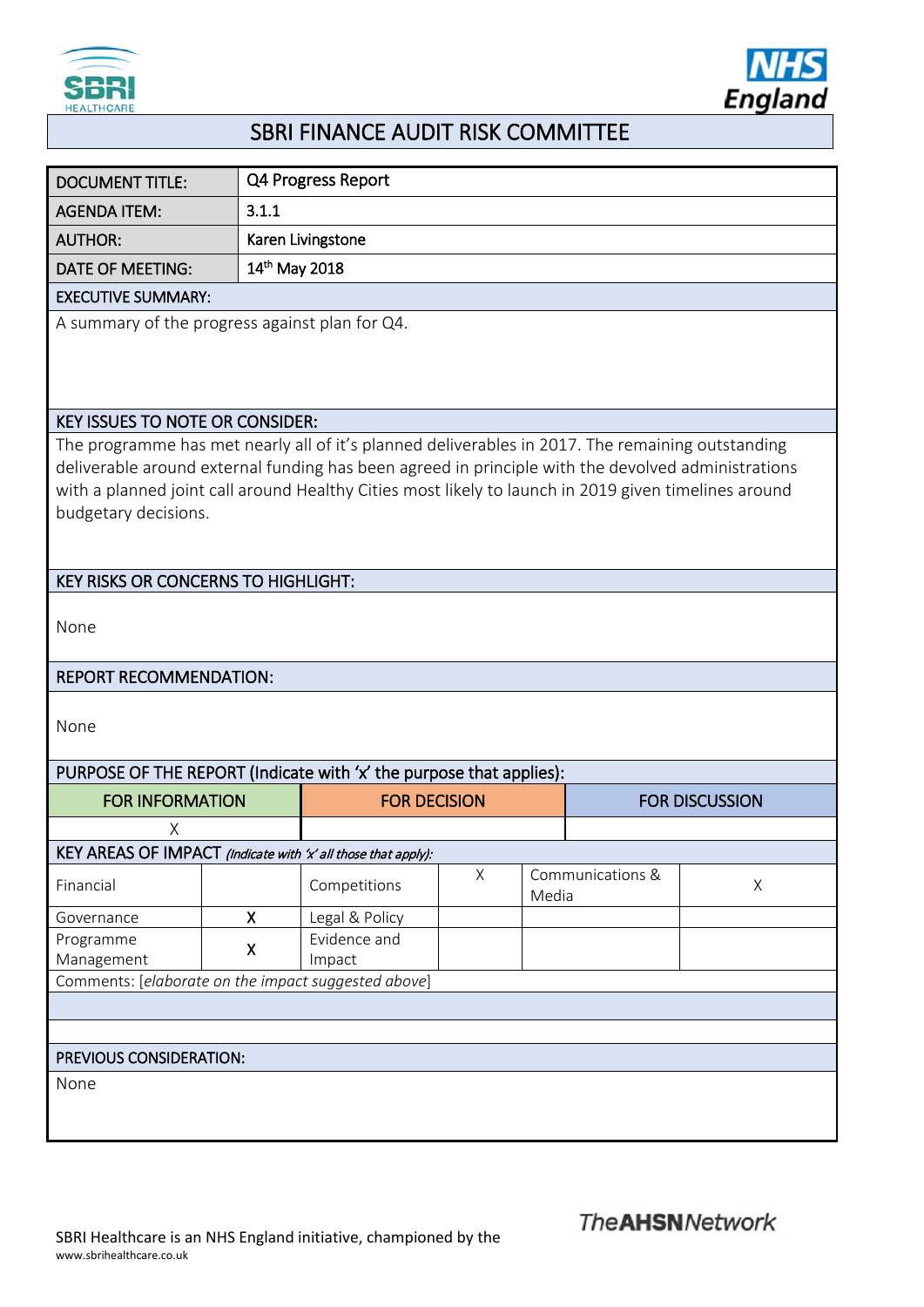



# **Full Year highlights:**

#### **Policy context:**

SBRI Healthcare submitted evidence, and worked with external assessors to secure positive review.

- Benefits review report completed and findings positively received by NHSE Investment committee
- Rand Report / Connell review / Life science reports/RSA report with aggregation of policy position being finalised for publication.

#### **Competition headlines**

All competitions are running to plan with the exception of the Autumn Surgery/Mental Health challenge which has been delayed at the beginning of Phase 1 due to budgetary sign off issues. These have now been resolved and Phase 1 will commence in June once due diligence and contracting is complete. Phase 2 is now planned for 2019 FY to meet NHS England's requirements around no future forward financial commitments across fiscal years.

#### **Company headlines**

#### **A few updates from the co.s making great progress / any awards won / funding leveraged**

- Owlstone Medical raised a further £11M with Horizons Ventures and Aviva to support further development of their breathalyzer platform for disease detection. The new round will enable the company to bring its lung cancer Breath Biopsy test to market.
- CRiL who have developed a respiratory monitoring platform using an advanced nano-technology CO2 sensor, won the Medimmune Digital Health Forum 2018 challange
- Phase 2 companies currently generating revenue from SBRI Healthcare funded activity include 365 Response, iPLATO, Nervecentre and Snap40
- Open Bionics were reported by Forbes as One of "Four British Medical Start Ups To Watch in 2018" [\(https://www.forbes.com/sites/davidprosser/2018/03/14/four-british-medical-start-ups-to-watch-in-2018/2/#547f179a4ce5\)](https://www.forbes.com/sites/davidprosser/2018/03/14/four-british-medical-start-ups-to-watch-in-2018/2/#547f179a4ce5)

#### **Programme Management headlines**

- The board review of the governance process was conducted with inputs from key stakeholders. Board and NHSE agreed on recommendations and implementation plan.
- NHSE audit review by NHSE internal audit completed and key actions identified and implemented.
- Communications headlines earlier this year competition winners for primary care and cancer health technology investment received good coverage online, and the communications strategy for SBRI Healthcare has been shaped through discussion with AHSN Network communications leads to support greater promotion of activities across the network and coordinate with regional challenges and events. Recent reviews of SBRI Healthcare benefits have been widely promoted and used in presentations and updates, and the SBRI Alumni event in March was well attended, providing support and tailored advice and guidance to Phase 2 companies.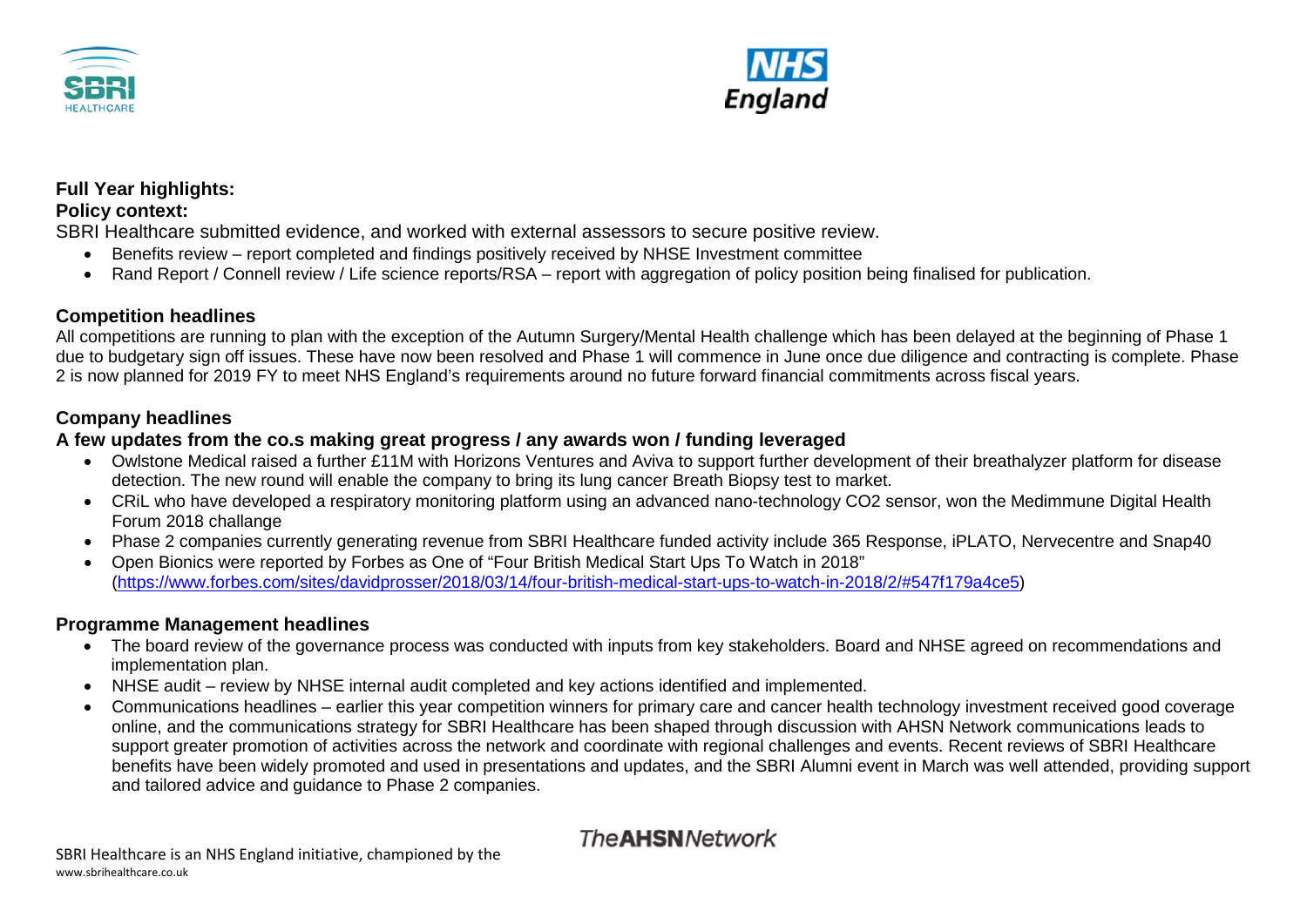



| <b>HEALTHCARE</b>               |                                                                                                                                                                                                                                         | Lugiana                                                                                                                                                                                                                                                                                                                                                                                                                                                                                    |                                                                                                                                                                                                                                                                                                                                                                                                                      |  |  |  |
|---------------------------------|-----------------------------------------------------------------------------------------------------------------------------------------------------------------------------------------------------------------------------------------|--------------------------------------------------------------------------------------------------------------------------------------------------------------------------------------------------------------------------------------------------------------------------------------------------------------------------------------------------------------------------------------------------------------------------------------------------------------------------------------------|----------------------------------------------------------------------------------------------------------------------------------------------------------------------------------------------------------------------------------------------------------------------------------------------------------------------------------------------------------------------------------------------------------------------|--|--|--|
| <b>PROGRAMME</b><br><b>AREA</b> | <b>BUSINESS PLAN ACTION IDENTIFIED</b>                                                                                                                                                                                                  | <b>PROGRESS AT Q4</b>                                                                                                                                                                                                                                                                                                                                                                                                                                                                      | <b>NEXT STEPS/COMMENTS</b>                                                                                                                                                                                                                                                                                                                                                                                           |  |  |  |
|                                 | Develop clear offer to potential investors                                                                                                                                                                                              | <b>COMPLETED work</b>                                                                                                                                                                                                                                                                                                                                                                                                                                                                      |                                                                                                                                                                                                                                                                                                                                                                                                                      |  |  |  |
| <b>Investment</b><br>growth     | Establish meetings, commence<br>negotiations<br>Agree investment and progress with legal<br>agreements<br>Position SBRI Healthcare so that it can take<br>best advantage of the governments review<br>of SBRI and any outcomes from the | In principle agreement secured with Innovate UK<br>and Scotland/Wales/NI and Eire for joined SBRI call<br>on healthy cities.<br>Following workshop with NI, Eire, Scot/Wales<br>assemblies and Innovate UK - in principle<br>arrangements confirmed. Member leads to secure<br>financial commitment from their commissioners.<br>Co-funded plan with devolved administrations<br>SBRI Healthcare programme commissioned for a<br>further year from NHSE with 2018/19 funding<br>confirmed. | OLS conducting a review of innovation funding (led<br>by Lord O'Shaunessy). AHSNs & SBRI Healthcare to<br>contribute to information gathering.                                                                                                                                                                                                                                                                       |  |  |  |
|                                 | Industrial strategy<br>Deliver the agreed changes to the                                                                                                                                                                                | Roles & Responsibilities outlined. Agreement at                                                                                                                                                                                                                                                                                                                                                                                                                                            | Commercial Directors supporting the theme                                                                                                                                                                                                                                                                                                                                                                            |  |  |  |
| <b>Enhanced</b><br>adoption     | programme that engage AHSNs more<br>extensively in the monitoring process                                                                                                                                                               | Board.<br><b>Agreement with AHSNs</b>                                                                                                                                                                                                                                                                                                                                                                                                                                                      | identification more closely outline plan for integration<br>into the Innovation Exchange process in preparation.                                                                                                                                                                                                                                                                                                     |  |  |  |
|                                 | Support promotion of SBRI Healthcare<br>companies through AHSNs                                                                                                                                                                         | <b>Agreement with Communications Directors to</b><br>promote the competitions. All AHSNs supported<br>the coordinated promotion competition.                                                                                                                                                                                                                                                                                                                                               |                                                                                                                                                                                                                                                                                                                                                                                                                      |  |  |  |
|                                 | Re-worked SBRI Healthcare web site                                                                                                                                                                                                      | Complete - launched July 2017<br>Site launched in June 2017. 9104 website visits<br>achieved in Q2, a 38% increase on the previous<br>quarter. Dwell time on the site has risen from an<br>average from an average of 1:45 to 2:30, indicating<br>visitors are finding relevant content.                                                                                                                                                                                                   | Compared to Q3 total website visits of 1,582, Q4 saw<br>an increase of 165.80% with 4,205 visitors- including<br>4,001 new visitors. Over 5,920 total sessions<br>average session duration has risen 13.46% to 2.10, a<br>slight decrease from Q2 but still indicating good use<br>of content on the site. Visits and usage in the UK has<br>decreased by 9% while website visits from the US<br>have risen by 9.5%. |  |  |  |
|                                 | Work with EAHSN on establishing the SBRI<br>Alumni programme                                                                                                                                                                            | Two alumni events held - 40+ companies engaged.<br>Expert support on funding, international trade, and<br>network support for companies to connect to large<br>suppliers                                                                                                                                                                                                                                                                                                                   | Alumni event planned for Sept 2018 - will support<br>connections to                                                                                                                                                                                                                                                                                                                                                  |  |  |  |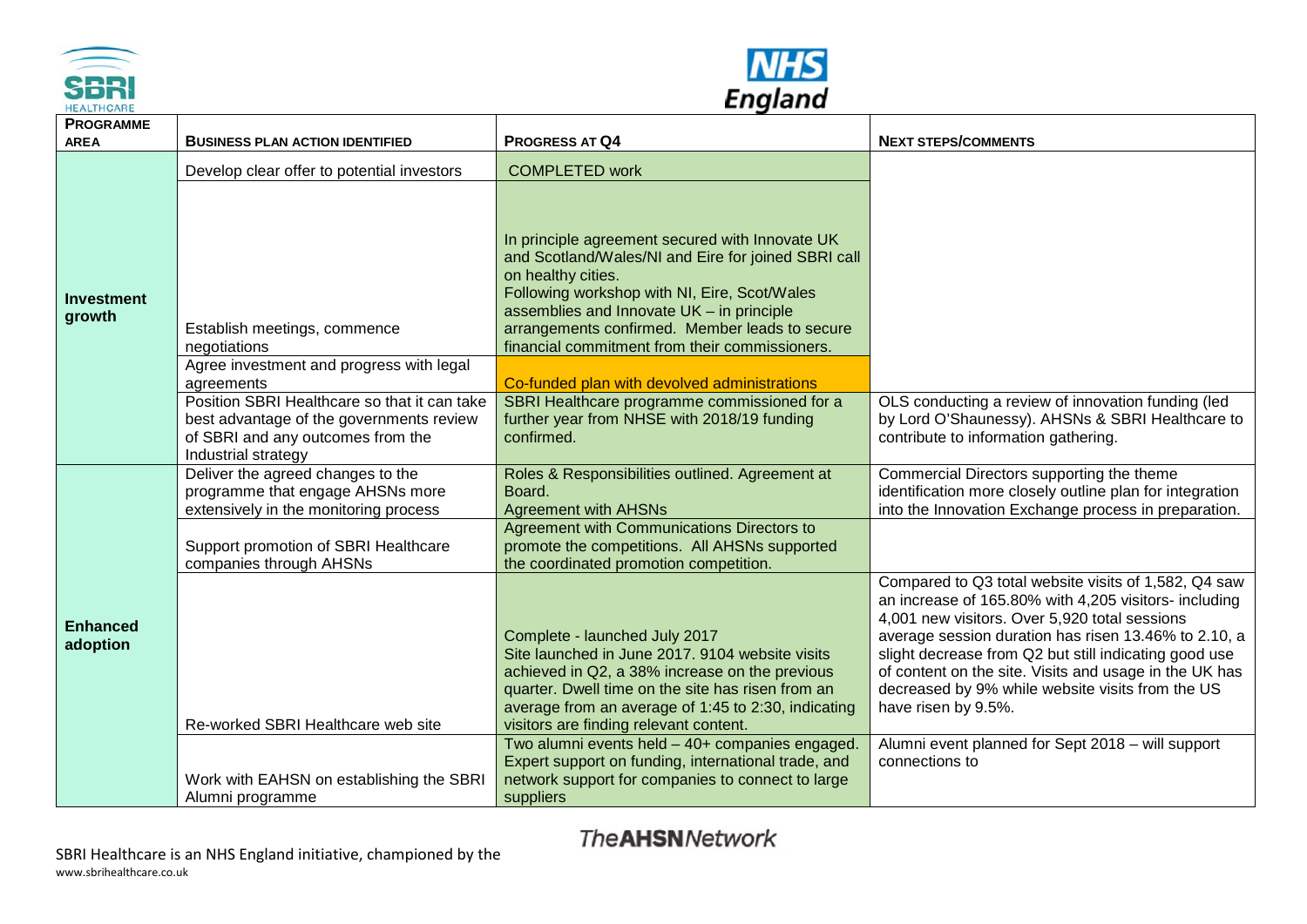



| Lugiana<br><b>HEALTHCARE</b>       |                                                                                                                                                                     |                                                                                                                                                                                          |                                                                                                                                                                                                                                           |  |  |  |
|------------------------------------|---------------------------------------------------------------------------------------------------------------------------------------------------------------------|------------------------------------------------------------------------------------------------------------------------------------------------------------------------------------------|-------------------------------------------------------------------------------------------------------------------------------------------------------------------------------------------------------------------------------------------|--|--|--|
|                                    | Establish understanding of new<br>procurement arrangements and share<br>these with SBRI Healthcare companies                                                        | SBRI alumni events focused on procurement advice<br>to companies.                                                                                                                        |                                                                                                                                                                                                                                           |  |  |  |
|                                    | Agree process of overarching competition<br>selection                                                                                                               | Theme definition process reviewed. With input from<br>key partners a long list of identified areas has been<br>secured.                                                                  | Board to determine theme list.                                                                                                                                                                                                            |  |  |  |
| <b>Efficient</b><br>competitions   | Launch Spring competition                                                                                                                                           | Launched 25th July 2017. Focus on early detection<br>of cancer<br>10 companies under contract. Q1 progress reviews<br>show exciting development in AI from Aidence Ltd.                  | Monitoring of companies with Phase two decision<br>panels scheduled for 12 July 2018 and tbc.                                                                                                                                             |  |  |  |
|                                    | Manage Phase II assessments                                                                                                                                         | 17 companies assessed in Acute Flow and<br>Paediatrics competition. 10 Contracts awarded.<br>17 companies assessed in GP of future competition<br>10 phase 2 contracts awarded           | Monitoring of companies - iPLATO & Nervecentre<br>both generating revenue from SBRI Healthcare<br>funded activity in phase 1&2                                                                                                            |  |  |  |
|                                    | Launch Autumn competition                                                                                                                                           | Mental Health theme led by SW, Wessex & West of<br>England. 7 contracts awarded<br>Frugal surgery theme led by E.Mids and NW Coast.<br>5 contracts awarded                               | Due diligence completing by 1 June 2018 (due to<br>delays in sign off at NHSE)<br>Monitoring of companies early Sept.<br>Phase two panels to take place early Jan with<br>decisions recommended to NHSE for start in next<br>years fiscal |  |  |  |
|                                    | Efficient sharing of information with AHSNS                                                                                                                         | Summary of findings from benefits review prepared<br>for wider dissemination.<br>Report with findings from benefits review/ Rand and<br>Connell report prepared for wider dissemination. |                                                                                                                                                                                                                                           |  |  |  |
| <b>Governance</b><br><b>Review</b> | Support chair to engage with stakeholders<br>and bring proposal to SBRI Healthcare<br>board that has the support of AHSNs, NHS<br>England and key industry partners | Implementation plan agreed at SBRI board (date).<br>Following NHSE decision to extend contract for 12<br>months - recommendation to progress with<br>implementation in year.             | Board to implement as per action tracker.                                                                                                                                                                                                 |  |  |  |
|                                    | Work with AHSNs to co-ordinate SBRI<br>presence at key events through the year                                                                                      | Agreement secured. SBRI Healthcare attending<br><b>NHS Expo with AHSNs</b>                                                                                                               |                                                                                                                                                                                                                                           |  |  |  |
| <b>Comms/PR</b>                    |                                                                                                                                                                     |                                                                                                                                                                                          | Comms leads are now proactively sharing agreed<br>content.<br>Eastern AHSN comms lead regularly reports into<br>AHSN Network communications forum meetings and                                                                            |  |  |  |
|                                    | Improve co-ordination of key messages<br>with AHSNs communications leads                                                                                            | Agreement with Communications Directors to<br>promote the programme                                                                                                                      | will update communications directors on key SBRI<br>activity to promote, enlisting support to share major                                                                                                                                 |  |  |  |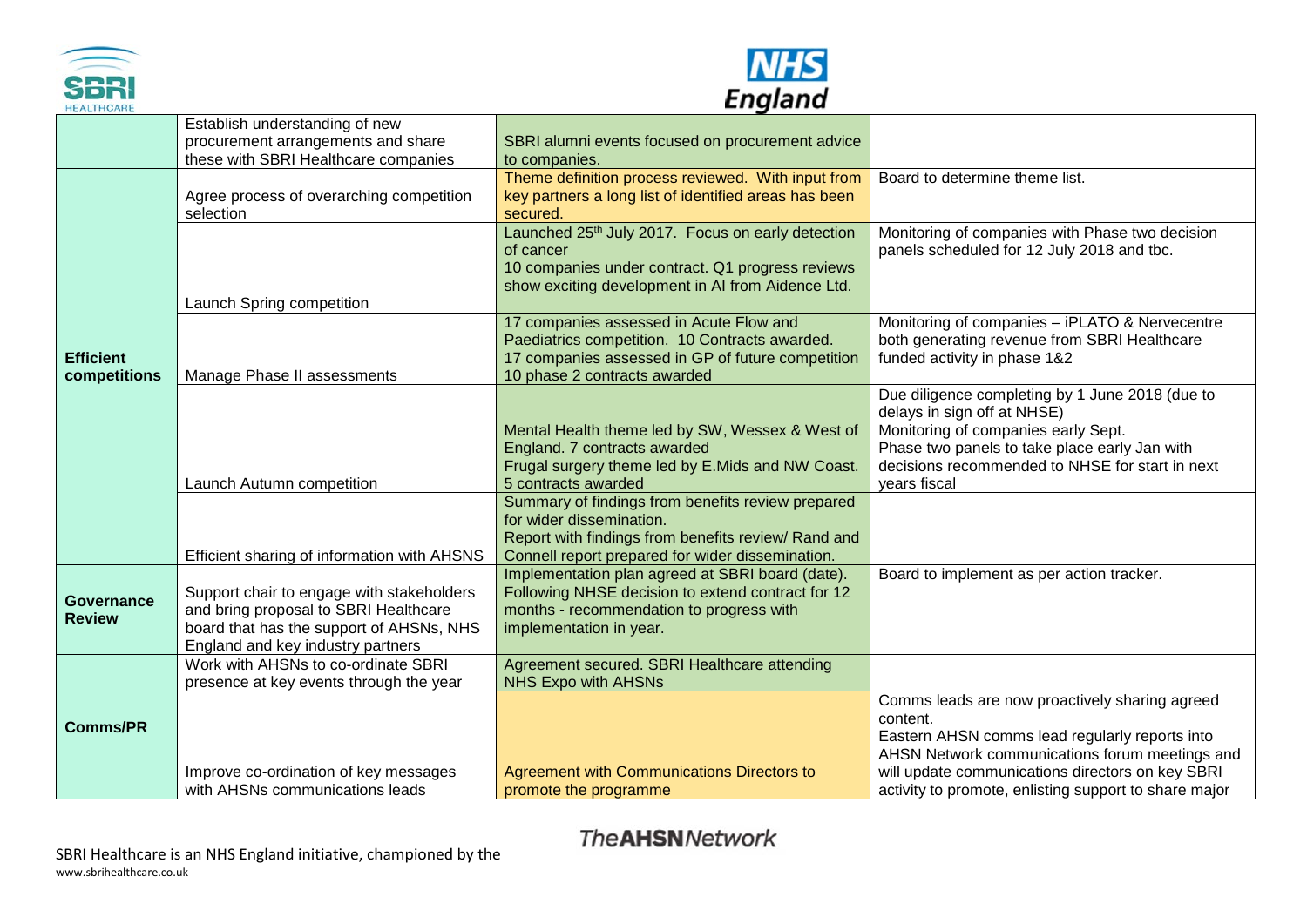



| Lugiana<br><b>HEALTHCARE</b>        |                                                                                                                                                             |                                             |                                                          |                                          |                                     |  |  |
|-------------------------------------|-------------------------------------------------------------------------------------------------------------------------------------------------------------|---------------------------------------------|----------------------------------------------------------|------------------------------------------|-------------------------------------|--|--|
|                                     |                                                                                                                                                             |                                             | announcements and resources as they become<br>available. |                                          |                                     |  |  |
|                                     | 9 SBRI Companies attended as part of AHSN                                                                                                                   | 2018 presence planned.                      |                                                          |                                          |                                     |  |  |
|                                     | innovation zone. Other SBRI companies attended<br>Attendance at NHS Expo<br>with speaking slots.                                                            |                                             |                                                          |                                          |                                     |  |  |
|                                     | Benefits review completed and shared with NHS England 31 <sup>st</sup> August 2017. Benefits review of                                                      | Benefits review positively received by NHSE |                                                          |                                          |                                     |  |  |
| <b>Benefits</b><br>review           | SBRI Healthcare is completed – report submitted to NHS England for final revisions and<br>comments.                                                         | investment committee                        |                                                          |                                          |                                     |  |  |
| <b>NHS Internal</b><br><b>Audit</b> | Internal audit completed. Verbal report shared with SBRI Healthcare team 21 <sup>st</sup> July. Awaiting<br>copy of written report shared with NHS England. |                                             |                                                          | Actions advised completed.               |                                     |  |  |
| Re-<br>procurement                  | Once established process and timeline this will be shared with FAR/SBRI Board.                                                                              |                                             |                                                          | NHSE planning process for re-procurement |                                     |  |  |
|                                     |                                                                                                                                                             |                                             |                                                          | 2017/18                                  |                                     |  |  |
| <b>Delivery milestones</b>          |                                                                                                                                                             | Q <sub>1</sub>                              | Q2                                                       | Q3                                       | Q4                                  |  |  |
| <b>Investment</b><br>growth         | Develop clear offer to potential investors                                                                                                                  | $\Box$                                      |                                                          |                                          | <b>COMPLETED</b>                    |  |  |
|                                     | Establish meetings, commence negotiations                                                                                                                   |                                             | $\Box$                                                   |                                          | <b>COMPLETED</b>                    |  |  |
|                                     | Agree investment and progress with legal agreements                                                                                                         |                                             |                                                          | $\Box$                                   | In principal not<br>legal           |  |  |
|                                     | Position SBRI Healthcare so that it can take best advantage of the governments<br>review of SBRI and any outcomes from the Industrial strategy              |                                             | $\Box$                                                   | $\Box$                                   | <b>COMPLETED</b>                    |  |  |
|                                     | Deliver the agreed changes to the programme that engage AHSNs more extensively                                                                              |                                             |                                                          |                                          |                                     |  |  |
|                                     | in the monitoring process<br>Support promotion of SBRI Healthcare companies through AHSN communications                                                     | $\Box$                                      | $\Box$                                                   | $\Box$                                   | <b>COMPLETED</b>                    |  |  |
|                                     | and activities                                                                                                                                              | $\Box$                                      | $\Box$                                                   | $\Box$                                   | $\Box$                              |  |  |
| <b>Enhanced</b><br>adoption         | Re-worked SBRI Healthcare web site                                                                                                                          |                                             | $\Box$                                                   |                                          | Incomplete<br>delivery              |  |  |
|                                     | Work with EAHSN on establishing the SBRI Alumni programme                                                                                                   |                                             | $\Box$                                                   | $\Box$                                   | <b>COMPLETED</b>                    |  |  |
|                                     | Establish understanding of new procurement arrangements and share these with<br>SBRI Healthcare companies                                                   |                                             |                                                          |                                          | <b>NHSE</b> still to<br>determine D |  |  |
| <b>Efficient</b><br>competitions    | Agree process of overarching competition selection                                                                                                          | $\Box$                                      |                                                          |                                          | <b>COMPLETED</b>                    |  |  |
|                                     | Launch Spring competition                                                                                                                                   | $\Box$                                      |                                                          |                                          | <b>COMPLETED</b>                    |  |  |
|                                     | Manage Phase II assessments                                                                                                                                 |                                             | $\Box$                                                   |                                          | <b>COMPLETED</b>                    |  |  |
|                                     | Launch Autumn competition                                                                                                                                   |                                             | $\Box$                                                   |                                          | <b>COMPLETED</b>                    |  |  |
|                                     | Efficient sharing of information with AHSNS                                                                                                                 | $\Box$                                      | $\Box$                                                   | $\Box$                                   | <b>COMPLETED</b>                    |  |  |